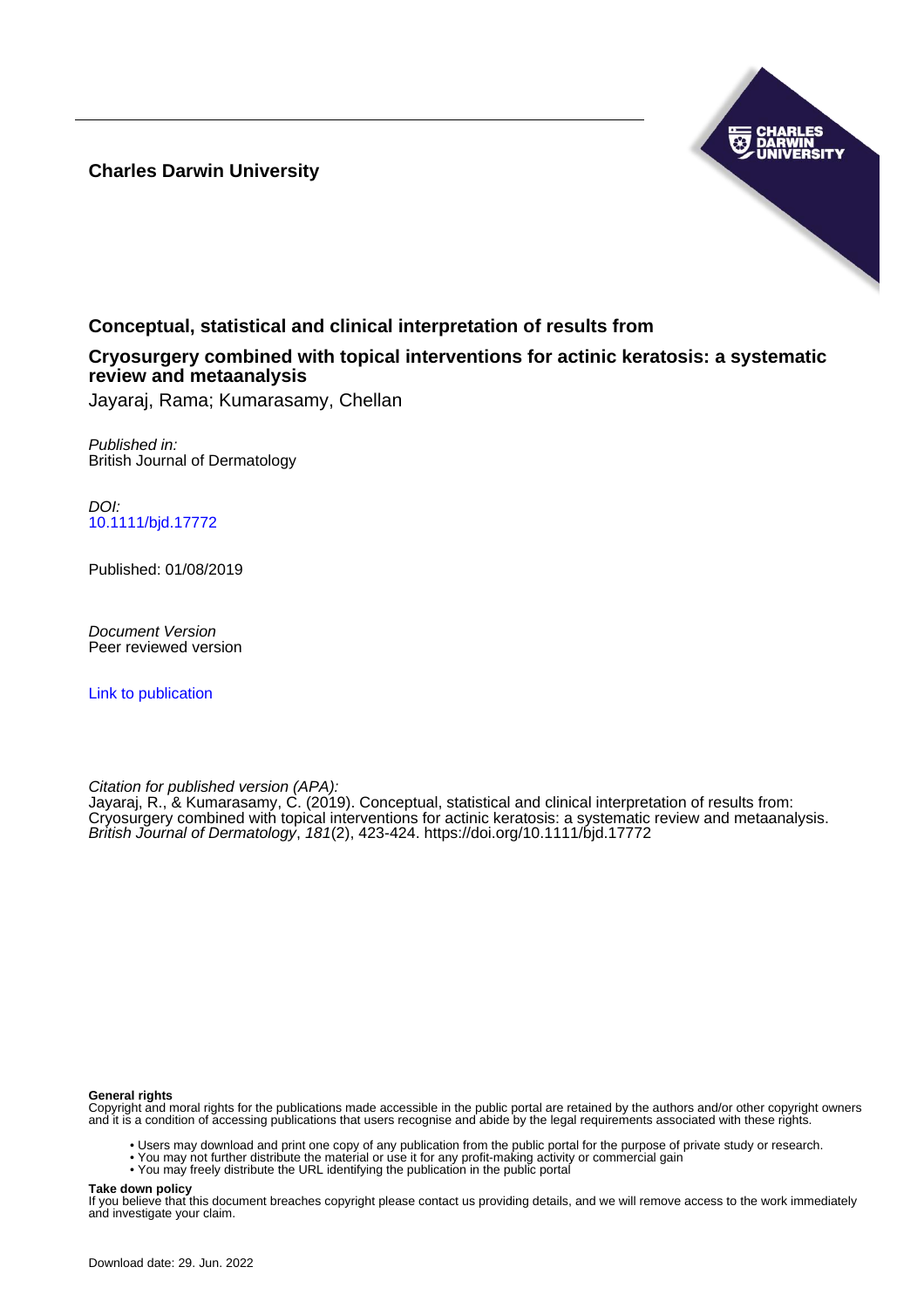Article type : Letter to the Editor

# **Conceptual, Statistical and Clinical interpretation of results from A Systematic Review and Meta-Analysis of Cryosurgery combined with Topical interventions for Actinic Keratosis**

R. Jayaraj<sup>1\*</sup>, C. Kumarasamy<sup>2</sup>

Dr. Rama Javarai, PhD, GCTLHE, MPH(RJ) Senior Lecturer - Clinical Sciences, College of Health and Human Sciences, Charles Darwin University, Ellengowan Drive, Casuarina, Northern Territory 0909, Australia Email: Rama.Jayaraj@cdu.edu.au

2. Chellan Kumarasamy, B.Tech (CK) The University of Adelaide, North Terrace Campus, Adelaide, South Australia 5005, Australia. Email: chellank54@gmail.com

### **\* Corresponding author**

Dr Rama Jayaraj PhD, GCTLHE, MPH (RJ) Senior Lecturer - Clinical Sciences, College of Health and Human Sciences, Charles Darwin University, Ellengowan Drive, Casuarina, Northern Territory 0909, Australia. E-mail: Rama.Jayaraj@cdu.edu.au

### **Keywords**

Cryosurgery, Topical interventions, Actinic Keratosis, Methyl aminolaevulinate– photodynamic therapy, Publication Bias, Publication bias, Effect size of clinical efficacy, Meta-Analysis, and Systematic review

This article has been accepted for publication and undergone full peer review but has not been through the copyediting, typesetting, pagination and proofreading process, which may lead to differences between this version and the Version of Record. Please cite this article as doi: 10.1111/bjd.17772

This article is protected by copyright. All rights reserved.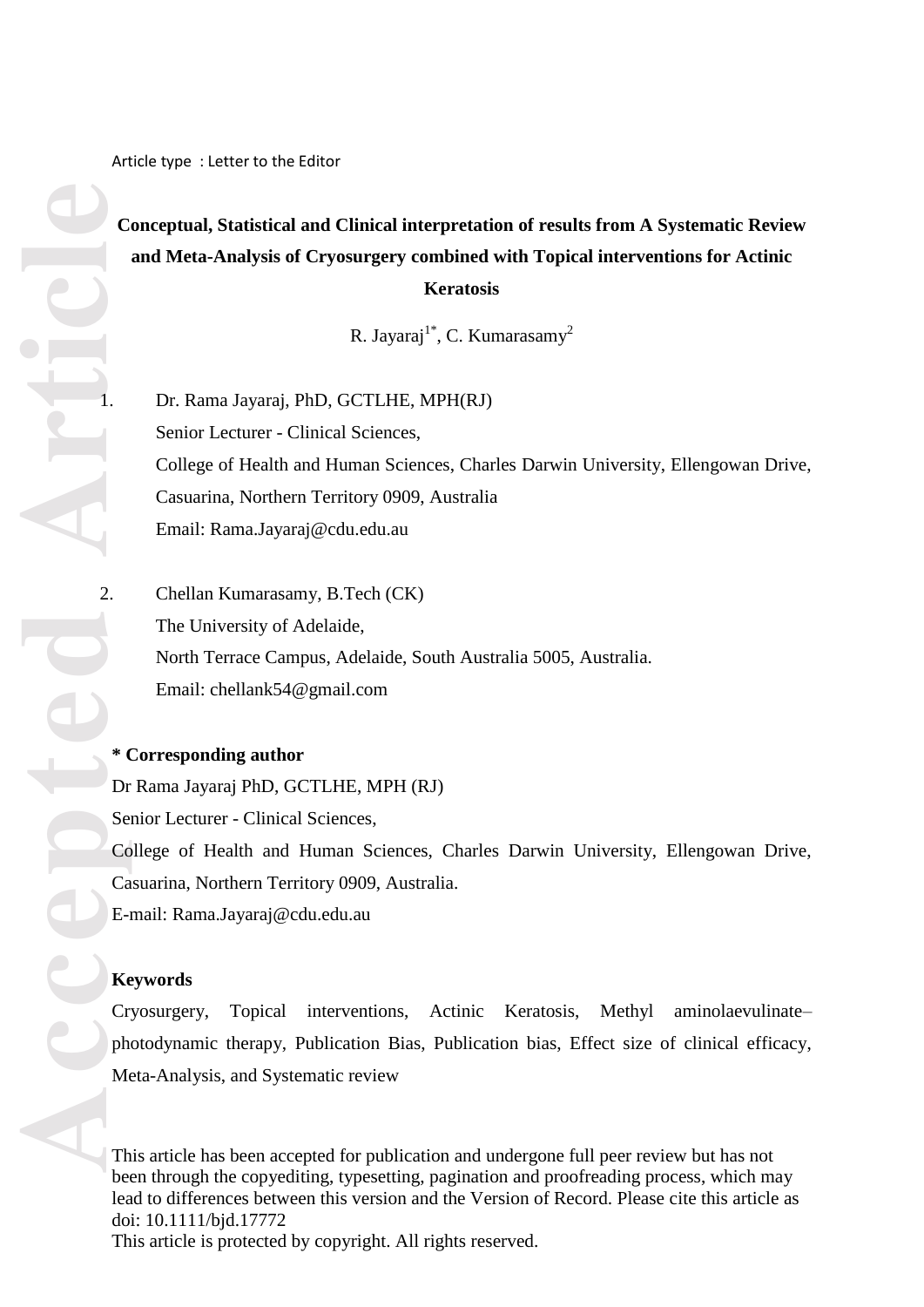# **Conceptual, Statistical and Clinical interpretation of results from A Systematic Review and Meta -Analysis of Cryosurgery combined with Topical interventions for Actinic Keratosis**

#### Dear Editor,

A study, recently conducted by Heppt and colleagues , was published in the British Journal of Dermatology<sup>1</sup>. We have a few points regarding this study, which we believe, will be of great interest to the readers of the British Journal of Dermatology.

### **Conceptual interpretation of pooled effect size of the clinical efficacy of two treatments**

Furthermore , when conducting meta -analysis by pooling studies, the studies should be analysing the outcome of the same input effect (for ex. in a meta -analysis regarding efficacy of two treatments A & B, you cannot pool the results of a cohort that received treatment A with one that received treatment B, even though the outcome of both cohorts is measured in terms of Risk Ratio). Heppt et al.'s meta -analysis fails to comply with said point. In Fig.3 of Heppt et al.'s manuscript, we observe that studies assessing different treatments (5-FU, Imiquinod, Ingenol Mebutate, Diclofenac and ALA -PDT) have been pooled, to determine the overall Risk Ratio, which is incorrect. Similar points have been echoed by previous publications regarding the pitfalls faced while conducting a meta-analysis  $2$ . As it stands, the forest plots presented by Heppt et al, are not adequately representative of the actual pooled outcome effect (pooled RR) .

# Publication bias of literature based meta-analysis on Cryosurgery combined with **Topical interventions for Actinic Keratosis**

The authors have also not assessed for publication bias (Figure 1) . Publication bias is a side effect of the publication process, wherein small studies and negative results are often not published, as part of peer reviewed literature. If ignored, publication bias can severely affect the credibility of results  $3$ . We strongly recommend, Heppt et al. and future researchers to include publication bias assessment as a major part of meta -analyses.

This letter is intended to inform the authors , as well as open up discussion regarding issues that may arise while conducting a meta -analysis, so that these issues are avoided in future similar studies.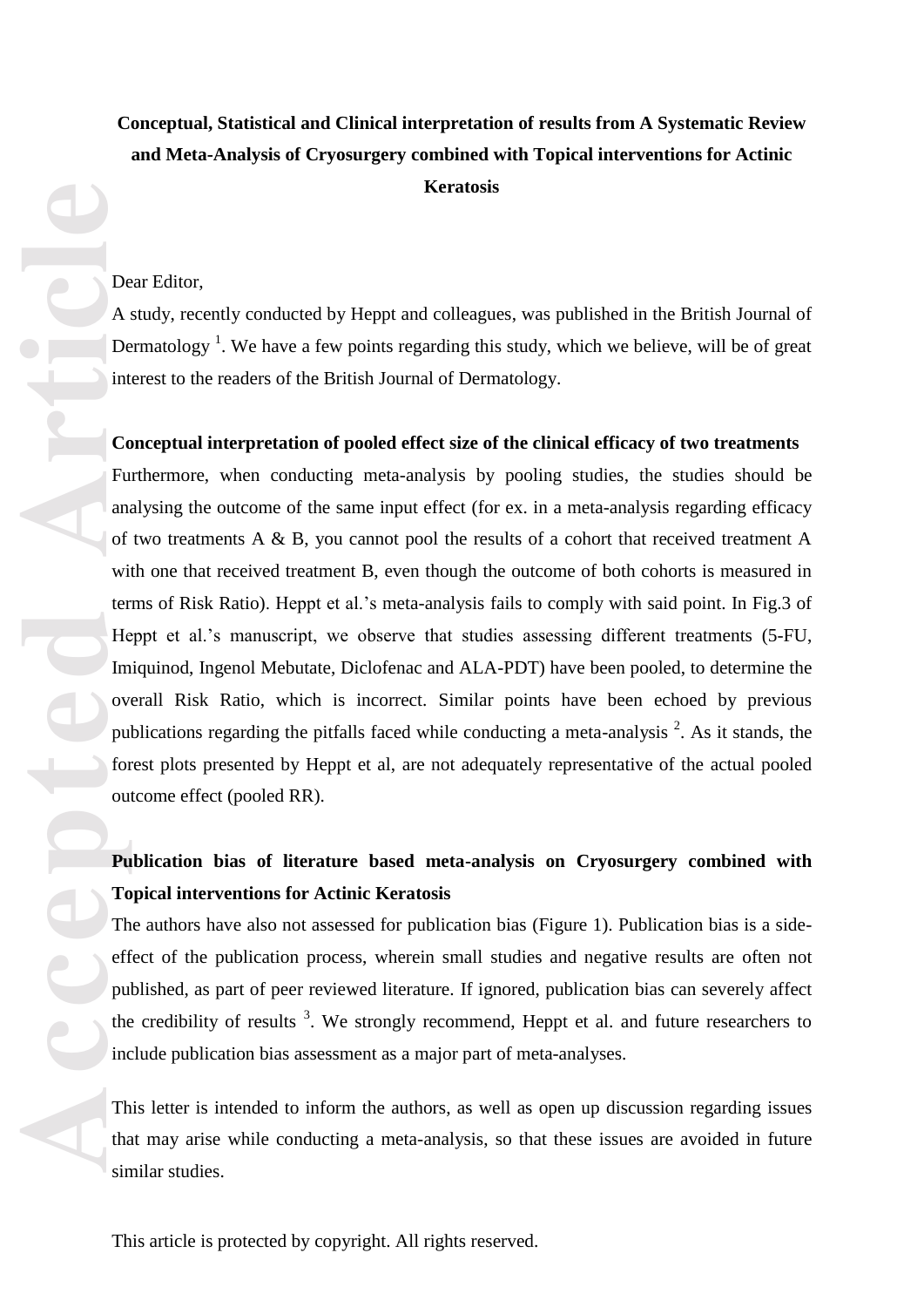# **Declarations**

**Co**<br> **Article**<br> **Article**<br> **Article**<br> **Article**<br> **Article**<br> **Article**<br> **Article**<br> **Article**<br> **Article**<br> **Article**<br> **Article**<br> **Article**<br> **Article**<br> **Article**<br> **Article**<br> **Article**<br> **Article Ethics approval and consent to participate** Not applicable. **Consent for publication** Not applicable. **Availability of data and materials** Not applicable. **Competing interests** None has been declared by the authors. **Funding** No funding support received to conduct and prepare this study .

# **Authors' contributions**

RJ is principally conceived of this review and led the growth of the letter to the editor. Both RJ and CK wrote the first draft of the letter, and critically revised and edited sequential drafts of the manuscript. RJ and CK read and approved the final version of the manuscript

# **Acknowledgements**

Not applicable

# **References**

- 1 Heppt MV, Steeb T, Ruzicka T *et al.* Cryosurgery combined with topical interventions for actinic keratosis: a systematic review and meta -analysis. *The British journal of dermatology* 2018.
- 2 Greco T, Zangrillo A, Biondi -Zoccai G *et al.* Meta -analysis: pitfalls and hints. *Heart, lung and vessels* 2013; **5**: 219 -25.
- 3 Jayaraj R, Kumarasamy C, Ramalingam S *et al.* Systematic review and meta -analysis of risk -reductive dental strategies for medication related osteonecrosis of the jaw among cancer patients: Approaches and strategies. *Oral Oncol* 2018; **86**: 312 -3.

This article is protected by copyright. All rights reserved.